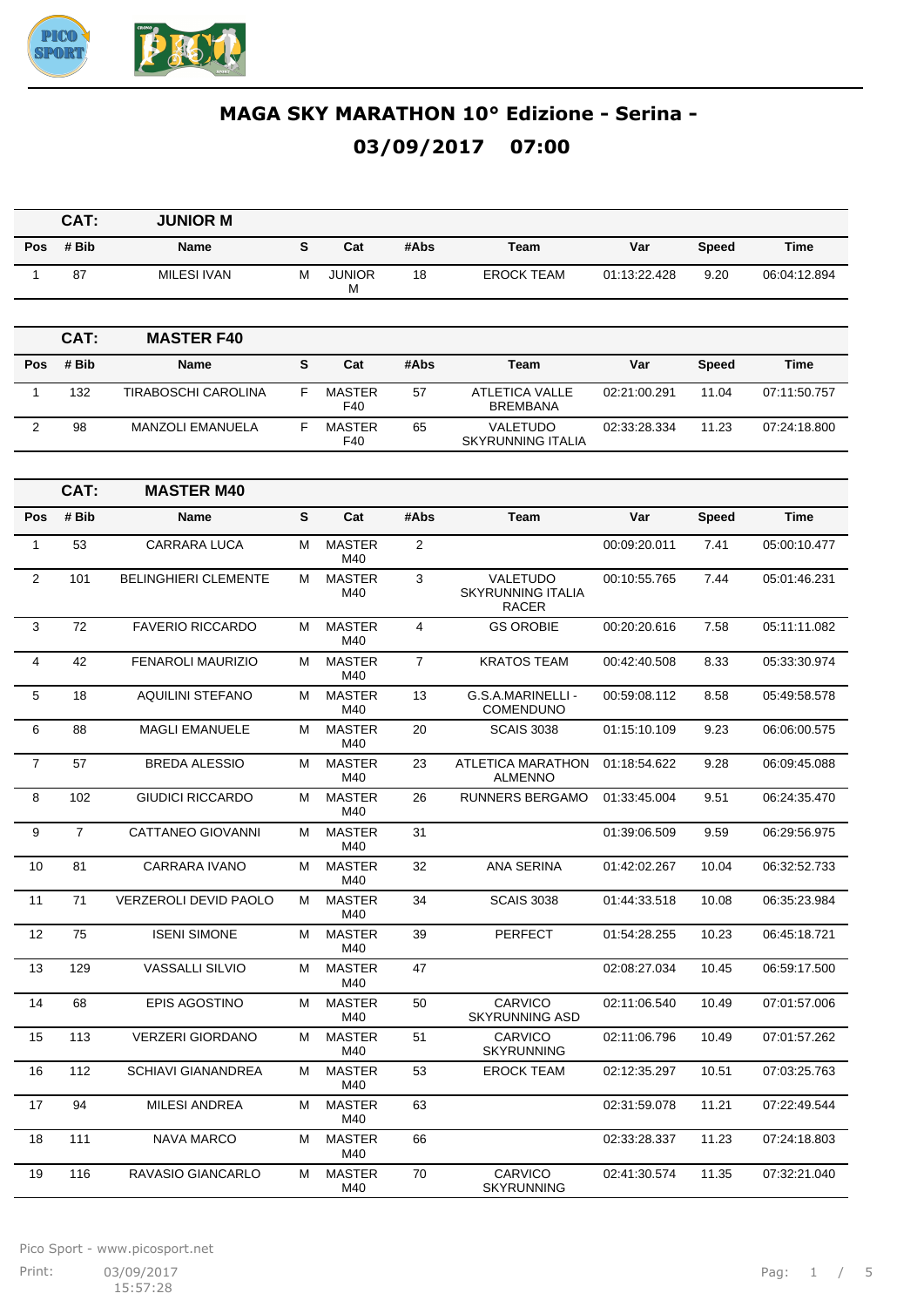

|     | CAT:  | <b>MASTER M40</b>        |   |                      |      |                                                                     |              |              |              |
|-----|-------|--------------------------|---|----------------------|------|---------------------------------------------------------------------|--------------|--------------|--------------|
| Pos | # Bib | <b>Name</b>              | S | Cat                  | #Abs | <b>Team</b>                                                         | Var          | <b>Speed</b> | <b>Time</b>  |
| 20  | 51    | <b>SILVA MARIO</b>       | M | <b>MASTER</b><br>M40 | 76   | <b>LIBERO</b>                                                       | 02:46:51.307 | 11.44        | 07:37:41.773 |
| 21  | 56    | <b>FALGARI ERIK</b>      | M | <b>MASTER</b><br>M40 | 79   | POL.COM.SEDRINESE                                                   | 02:50:09.857 | 11.49        | 07:41:00.323 |
| 22  | 96    | <b>BRISSONI GIOVANNI</b> | м | <b>MASTER</b><br>M40 | 80   |                                                                     | 02:54:21.835 | 11.55        | 07:45:12.301 |
| 23  | 125   | <b>FERRI UMBERTO</b>     | M | <b>MASTER</b><br>M40 | 81   | <b>SGURBAT RUNNERS</b>                                              | 02:55:17.830 | 11.57        | 07:46:08.296 |
| 24  | 3     | <b>RIZZI ANDREA</b>      | м | <b>MASTER</b><br>M40 | 82   |                                                                     | 02:55:17.834 | 11.57        | 07:46:08.300 |
| 25  | 15    | <b>AMIGONI MARCO</b>     | M | <b>MASTER</b><br>M40 | 90   | <b>LIBERO</b>                                                       | 03:15:15.346 | 12.27        | 08:06:05.812 |
| 26  | 52    | <b>GAVAZZENI SILVANO</b> | м | <b>MASTER</b><br>M40 | 92   |                                                                     | 03:22:31.612 | 12.39        | 08:13:22.078 |
| 27  | 1     | <b>GAGGERO UGO</b>       | м | <b>MASTER</b><br>M40 | 93   | <b>G.S.D. EUROBIKE</b><br><b>SWIM &amp; RUN</b><br><b>CREMOLINO</b> | 03:30:20.859 | 12.51        | 08:21:11.325 |
| 28  | 124   | <b>ERMANNO ROSSINI</b>   | м | <b>MASTER</b><br>M40 | 97   | <b>ALTITUDE RACE</b>                                                | 03:34:47.096 | 12.57        | 08:25:37.562 |
| 29  | 35    | <b>ROTA GIANLUCA</b>     | M | <b>MASTER</b><br>M40 | 98   |                                                                     | 03:40:37.242 | 13.06        | 08:31:27.708 |
| 30  | 63    | <b>MORLACCHI ROBERTO</b> | M | <b>MASTER</b><br>M40 | 101  | MORCC IN PÉ                                                         | 03:42:47.601 | 13.10        | 08:33:38.067 |

|                | CAT:  | <b>MASTER M50</b>           |   |                                  |      |                                                              |              |              |              |
|----------------|-------|-----------------------------|---|----------------------------------|------|--------------------------------------------------------------|--------------|--------------|--------------|
| Pos            | # Bib | <b>Name</b>                 | S | Cat                              | #Abs | Team                                                         | Var          | <b>Speed</b> | <b>Time</b>  |
| 1              | 66    | <b>LICINI DELFINO</b>       | M | <b>MASTER</b><br>M <sub>50</sub> | 25   | <b>LIBERO</b>                                                | 01:27:42.269 | 9.42         | 06:18:32.735 |
| $\overline{2}$ | 92    | <b>GRITTI LUIGI</b>         | M | <b>MASTER</b><br>M <sub>50</sub> | 45   | <b>VALETUDO SKY</b><br><b>RUNNING ITALIA</b><br><b>RACER</b> | 02:05:53.047 | 10.41        | 06:56:43.513 |
| 3              | 22    | <b>BRAMBILLA MASSIMO</b>    | M | <b>MASTER</b><br>M <sub>50</sub> | 46   | CARVICO<br><b>SKYRUNNING</b>                                 | 02:06:08.092 | 10.41        | 06:56:58.558 |
| 4              | 70    | <b>NEVA CARLO</b>           | M | <b>MASTER</b><br>M <sub>50</sub> | 55   | <b>LIBERO</b>                                                | 02:18:34.787 | 11.00        | 07:09:25.253 |
| 5              | 34    | PEZZOTTA PAOLO              | M | <b>MASTER</b><br>M <sub>50</sub> | 62   | LA RECASTELLO<br><b>RADICI GROUP</b>                         | 02:29:17.623 | 11.17        | 07:20:08.089 |
| 6              | 60    | <b>MAFFIULETTI FEDERICO</b> | M | <b>MASTER</b><br>M <sub>50</sub> | 64   | <b>ALTITUDE RACE</b>                                         | 02:32:46.905 | 11.22        | 07:23:37.371 |
| $\overline{7}$ | 99    | <b>TANCINI VALENTINO</b>    | M | <b>MASTER</b><br>M50             | 69   |                                                              | 02:41:26.324 | 11.35        | 07:32:16.790 |
| 8              | 134   | <b>CARRARA DARIO</b>        | м | <b>MASTER</b><br>M <sub>50</sub> | 73   | <b>LIBERO</b>                                                | 02:43:09.089 | 11.38        | 07:33:59.555 |
| 9              | 109   | <b>SCALA STEFANO</b>        | м | <b>MASTER</b><br>M <sub>50</sub> | 78   | <b>LIBERO</b>                                                | 02:49:03.570 | 11.47        | 07:39:54.036 |
| 10             | 118   | <b>LOCATELLI ORIELE</b>     | M | <b>MASTER</b><br>M <sub>50</sub> | 85   | CARVICO<br><b>SKYRUNNING</b>                                 | 03:07:21.111 | 12.15        | 07:58:11.577 |
| 11             | 10    | DAL MASO ALESSANDRO         | м | <b>MASTER</b><br>M <sub>50</sub> | 86   | <b>GSA ALPINI VICENZA</b>                                    | 03:08:13.352 | 12.17        | 07:59:03.818 |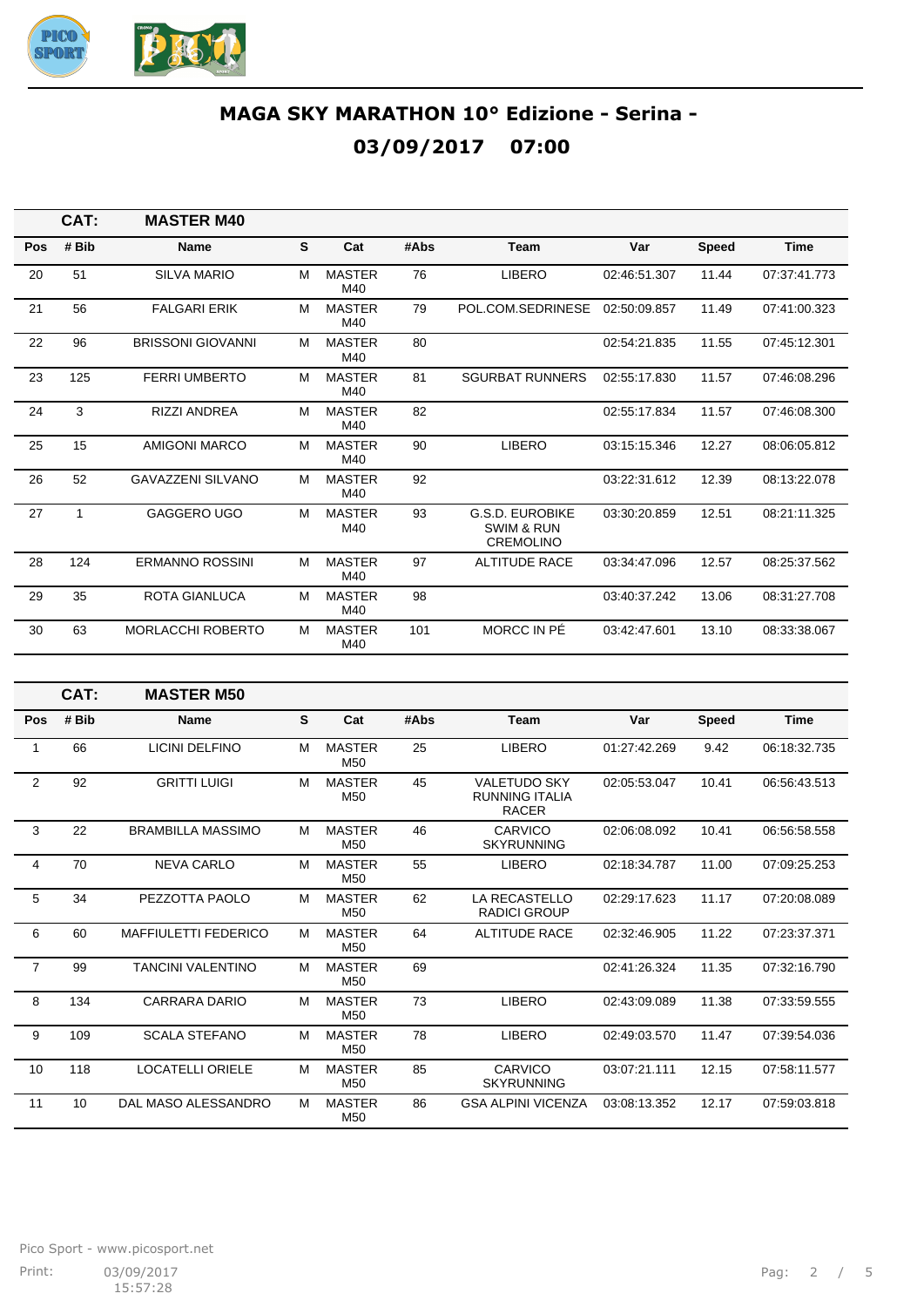

|     | CAT:  | <b>MASTER M60</b>     |   |                      |      |                   |              |              |              |
|-----|-------|-----------------------|---|----------------------|------|-------------------|--------------|--------------|--------------|
| Pos | # Bib | <b>Name</b>           | S | Cat                  | #Abs | Team              | Var          | <b>Speed</b> | <b>Time</b>  |
|     | 128   | LONGHI ROBERTO        | м | <b>MASTER</b><br>M60 | 12   | <b>SCAIS 3038</b> | 00:57:35.321 | 8.56         | 05:48:25.787 |
| 2   | 85    | PALAZZI ANGELO        | м | MASTER<br>M60        | 94   | ASD MAGA          | 03:31:48.736 | 12.53        | 08:22:39.202 |
| 3   | 65    | <b>MISTRI ROBERTO</b> | м | <b>MASTER</b><br>M60 | 95   | <b>BIGMAT</b>     | 03:31:54.204 | 12.53        | 08:22:44.670 |

|     | CAT:  | <b>SENIOR F</b>          |    |                 |      |                                |              |              |              |
|-----|-------|--------------------------|----|-----------------|------|--------------------------------|--------------|--------------|--------------|
| Pos | # Bib | <b>Name</b>              | s  | Cat             | #Abs | Team                           | Var          | <b>Speed</b> | <b>Time</b>  |
|     | 49    | MUTTER INGRID            | F  | <b>SENIOR F</b> | 21   | VALETUDO<br>SKYRUNNING ITALIA  | 01:17:34.358 | 9.26         | 06:08:24.824 |
| 2   | 40    | <b>SAGGIN GIULIA</b>     | F. | <b>SENIOR F</b> | 49   | <b>FRIESIAN TEAM</b>           | 02:09:37.545 | 10.46        | 07:00:28.011 |
| 3   | 100   | <b>MANDELLI VITTORIA</b> | F  | <b>SENIOR F</b> | 72   | <b>EVOLUTION SPORT</b><br>TEAM | 02:42:14.332 | 11.37        | 07:33:04.798 |
| 4   | 121   | OSTANO SUSAN             | F  | <b>SENIOR F</b> | 84   | <b>GSA POLLONE</b>             | 03:04:57.632 | 12.12        | 07:55:48.098 |

|                | CAT:  | <b>SENIOR M</b>               |   |                    |              |                                                |              |              |              |
|----------------|-------|-------------------------------|---|--------------------|--------------|------------------------------------------------|--------------|--------------|--------------|
| Pos            | # Bib | <b>Name</b>                   | S | Cat                | #Abs         | <b>Team</b>                                    | Var          | <b>Speed</b> | <b>Time</b>  |
| 1              | 50    | <b>SZABOLCS GYORGY ISTVAN</b> | M | <b>SENIOR</b><br>M | $\mathbf{1}$ | VALETUDO<br><b>SKYRUNNING ITALIA</b>           |              | 7.27         | 04:50:50.466 |
| $\overline{2}$ | 139   | <b>ZEMANIK JAN</b>            | M | <b>SENIOR</b><br>M | 5            | <b>CZECH SKYRUNNING</b><br><b>TEAM</b>         | 00:24:48.279 | 8.05         | 05:15:38.745 |
| 3              | 23    | <b>BRAMBILLA DANILO</b>       | M | <b>SENIOR</b><br>м | 6            | <b>CARVICO</b><br><b>SKYRUNNING</b>            | 00:38:36.935 | 8.26         | 05:29:27.401 |
| 4              | 17    | <b>MICHELI GIAMBATTISTA</b>   | M | <b>SENIOR</b><br>M | 8            | CARVICO<br><b>SKYRUNNING</b>                   | 00:51:30.939 | 8.46         | 05:42:21.405 |
| 5              | 82    | <b>CORTINOVIS DIEGO</b>       | M | <b>SENIOR</b><br>M | 9            |                                                | 00:56:09.647 | 8.53         | 05:47:00.113 |
| 6              | 41    | <b>TRUSSARDI SIMONE</b>       | M | <b>SENIOR</b><br>M | 10           | <b>GRUPPO SPORTIVO</b><br><b>ALPINI SOVERE</b> | 00:56:13.324 | 8.53         | 05:47:03.790 |
| $\overline{7}$ | 44    | <b>MILANI MAURIZIO</b>        | M | <b>SENIOR</b><br>м | 11           | <b>LA CASELLA</b>                              | 00:56:20.586 | 8.54         | 05:47:11.052 |
| 8              | 62    | <b>MANENTI ANTONIO</b>        | M | <b>SENIOR</b><br>м | 14           |                                                | 01:00:17.080 | 9.00         | 05:51:07.546 |
| 9              | 55    | <b>BINDA MASSIMILIANO</b>     | M | <b>SENIOR</b><br>М | 15           | <b>OSA VALMADRERA</b>                          | 01:05:32.863 | 9.08         | 05:56:23.329 |
| 10             | 77    | <b>NEGRONI MANUEL</b>         | M | <b>SENIOR</b><br>M | 16           | <b>SCAIS 3038</b>                              | 01:05:54.935 | 9.08         | 05:56:45.401 |
| 11             | 123   | POZZOLI ROBERTO               | M | <b>SENIOR</b><br>M | 17           | <b>ATLETICA TREVIGLIO</b>                      | 01:12:29.611 | 9.18         | 06:03:20.077 |
| 12             | 73    | <b>BONZI LORIS</b>            | M | <b>SENIOR</b><br>м | 19           | <b>LIBERO</b>                                  | 01:14:00.107 | 9.21         | 06:04:50.573 |
| 13             | 110   | <b>MERELLI GABRIELE</b>       | M | <b>SENIOR</b><br>M | 22           | <b>RECASTELLO RADICI</b>                       | 01:18:50.941 | 9.28         | 06:09:41.407 |
| 14             | 33    | <b>PULCINI GIOVANNI</b>       | M | <b>SENIOR</b><br>м | 24           |                                                | 01:27:41.484 | 9.42         | 06:18:31.950 |
| 15             | 89    | <b>VASSENA LUCA</b>           | M | <b>SENIOR</b><br>M | 27           | <b>VALSASSINA TRAIL</b><br><b>TEAM ASD</b>     | 01:34:23.590 | 9.52         | 06:25:14.056 |
| 16             | 39    | <b>MARZIANI TOMMASO</b>       | M | <b>SENIOR</b><br>M | 28           | A.S.D.GRAVELLONA<br><b>VCO</b>                 | 01:36:25.493 | 9.55         | 06:27:15.959 |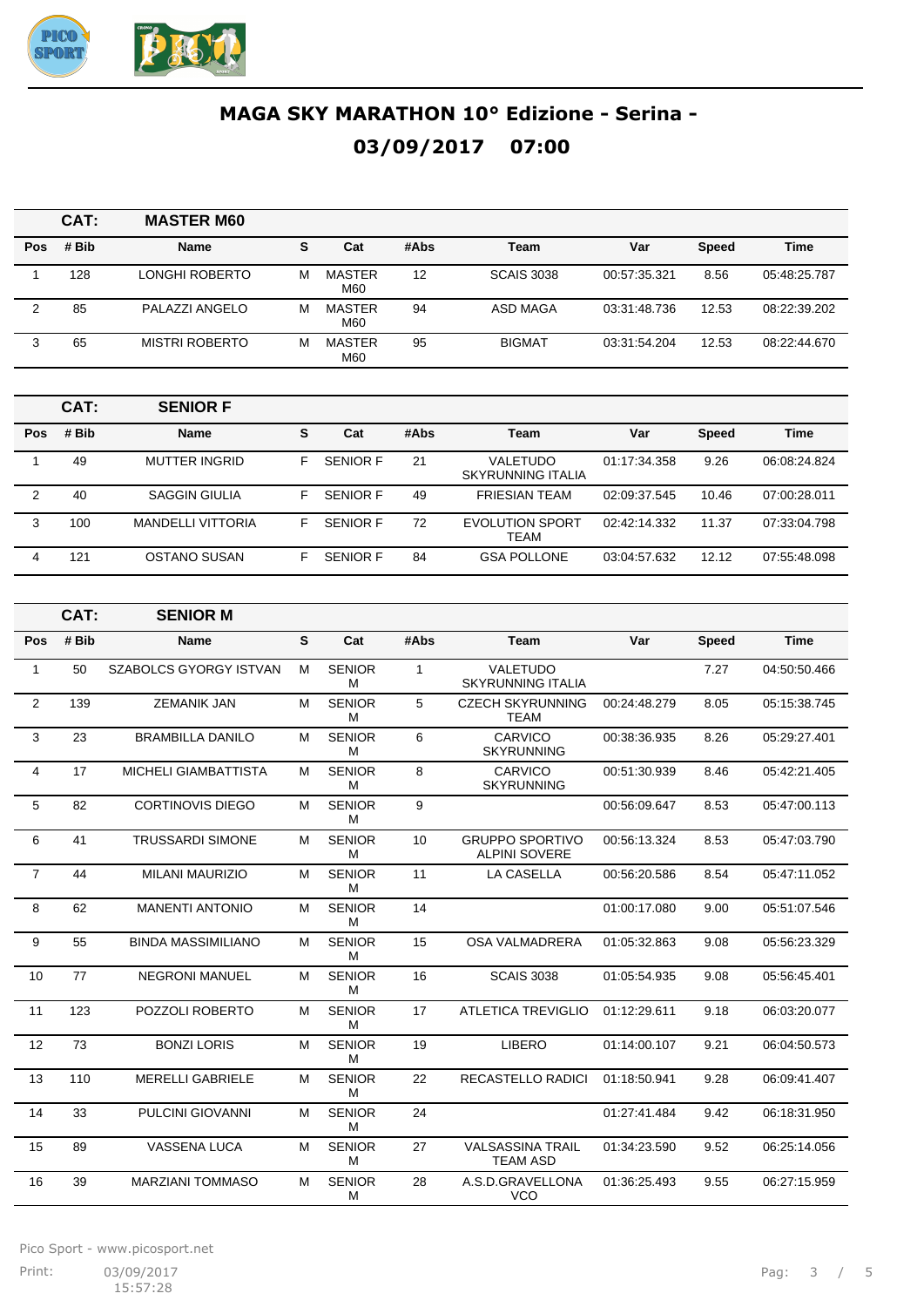

|     | CAT:  | <b>SENIOR M</b>          |   |                    |      |                                                     |              |              |              |
|-----|-------|--------------------------|---|--------------------|------|-----------------------------------------------------|--------------|--------------|--------------|
| Pos | # Bib | Name                     | s | Cat                | #Abs | Team                                                | Var          | <b>Speed</b> | Time         |
| 17  | 8     | <b>FUMAGALLI DIEGO</b>   | М | <b>SENIOR</b><br>М | 29   | <b>SPORT E NATURA</b><br><b>RUNNING TEAM</b>        | 01:36:43.038 | 9.56         | 06:27:33.504 |
| 18  | 93    | <b>MICHELI DARIO</b>     | М | <b>SENIOR</b><br>м | 30   |                                                     | 01:37:26.570 | 9.57         | 06:28:17.036 |
| 19  | 38    | <b>NORIS ROBERTO</b>     | М | <b>SENIOR</b><br>м | 33   | ASD GAN NEMBRO                                      | 01:44:18.819 | 10.07        | 06:35:09.285 |
| 20  | 37    | <b>BRASI FABIO</b>       | м | <b>SENIOR</b><br>М | 35   | POOL SOCIETÀ<br>ATLETICA ALTA VAL<br><b>SERIANA</b> | 01:46:14.263 | 10.10        | 06:37:04.729 |
| 21  | 19    | <b>AMIGONI MANUEL</b>    | М | <b>SENIOR</b><br>М | 36   | <b>ASD ATLETICA</b><br><b>PRESEZZO</b>              | 01:46:29.517 | 10.11        | 06:37:19.983 |
| 22  | 61    | <b>TIRABOSCHI MATTIA</b> | м | <b>SENIOR</b><br>М | 37   | <b>ATLETICA VALLE</b><br><b>BREMBANA</b>            | 01:46:56.258 | 10.11        | 06:37:46.724 |
| 23  | 136   | ZAMBELLI DANIELE         | м | <b>SENIOR</b><br>М | 38   | LIBERO                                              | 01:51:31.009 | 10.19        | 06:42:21.475 |
| 24  | 11    | <b>MARCOLEGIO OSCAR</b>  | М | <b>SENIOR</b><br>м | 40   | ATLETICA COLOGNO                                    | 01:55:30.272 | 10.25        | 06:46:20.738 |
| 25  | 105   | <b>RUGGERI MARTINO</b>   | м | <b>SENIOR</b><br>М | 41   |                                                     | 01:57:48.035 | 10.28        | 06:48:38.501 |
| 26  | 9     | <b>GHEZA LUCA</b>        | м | <b>SENIOR</b><br>М | 42   |                                                     | 01:59:43.013 | 10.31        | 06:50:33.479 |
| 27  | 131   | <b>DELLAVITE MATTIA</b>  | М | <b>SENIOR</b><br>М | 43   | <b>GAN NEMBRO</b>                                   | 02:00:05.242 | 10.32        | 06:50:55.708 |
| 28  | 97    | <b>MARTINEZ JORGE</b>    | м | <b>SENIOR</b><br>М | 44   | <b>LIBERO</b>                                       | 02:04:17.848 | 10.38        | 06:55:08.314 |
| 29  | 104   | <b>BERGAMINI PAOLO</b>   | м | <b>SENIOR</b><br>М | 48   |                                                     | 02:08:40.354 | 10.45        | 06:59:30.820 |
| 30  | 83    | PAPIS ALESSANDRO         | М | <b>SENIOR</b><br>м | 52   | <b>MONTANAIA RACING</b>                             | 02:11:40.819 | 10.50        | 07:02:31.285 |
| 31  | 24    | REGAZZONI DAVIDE         | м | <b>SENIOR</b><br>М | 54   | <b>CARVICO</b><br><b>SKYRUNNING</b>                 | 02:18:14.047 | 11.00        | 07:09:04.513 |
| 32  | 46    | <b>CORNALI MIRKO</b>     | м | <b>SENIOR</b><br>М | 56   | G.S. OREZZO                                         | 02:19:12.798 | 11.01        | 07:10:03.264 |
| 33  | 36    | <b>VISTALLI SVEN</b>     | М | <b>SENIOR</b><br>М | 58   | <b>LIBERO</b>                                       | 02:23:28.906 | 11.08        | 07:14:19.372 |
| 34  | 86    | FONTANA CLAUDIO          | м | <b>SENIOR</b><br>М | 59   | <b>OLTREPO TRAIL</b>                                | 02:26:58.570 | 11.13        | 07:17:49.036 |
| 35  | 80    | <b>NORIS SIMONE</b>      | м | <b>SENIOR</b><br>М | 60   |                                                     | 02:27:05.572 | 11.13        | 07:17:56.038 |
| 36  | 16    | VALOTA MAURO             | М | <b>SENIOR</b><br>М | 61   |                                                     | 02:27:51.805 | 11.14        | 07:18:42.271 |
| 37  | 135   | LOCATELLI JURI           | м | <b>SENIOR</b><br>М | 67   | LA BANDA DEL<br><b>BOVARO</b>                       | 02:33:29.582 | 11.23        | 07:24:20.048 |
| 38  | 45    | <b>MANGILI MAURO</b>     | м | <b>SENIOR</b><br>М | 68   |                                                     | 02:40:26.335 | 11.34        | 07:31:16.801 |
| 39  | 69    | PEZZOTTA MICHELE         | м | <b>SENIOR</b><br>М | 71   |                                                     | 02:42:14.102 | 11.37        | 07:33:04.568 |
| 40  | 32    | PIEVANI NICOLA           | м | <b>SENIOR</b><br>М | 74   |                                                     | 02:45:14.666 | 11.41        | 07:36:05.132 |
| 41  | 126   | <b>MASONI DAVID</b>      | м | <b>SENIOR</b><br>м | 75   |                                                     | 02:46:28.808 | 11.43        | 07:37:19.274 |
| 42  | 64    | BERTOLETTI DARIO         | М | <b>SENIOR</b><br>М | 77   |                                                     | 02:48:37.059 | 11.46        | 07:39:27.525 |
| 43  | 122   | CHIESA FRANCO            | м | <b>SENIOR</b><br>М | 83   | IN MOTUS A.S.D.                                     | 03:04:57.535 | 12.12        | 07:55:48.001 |